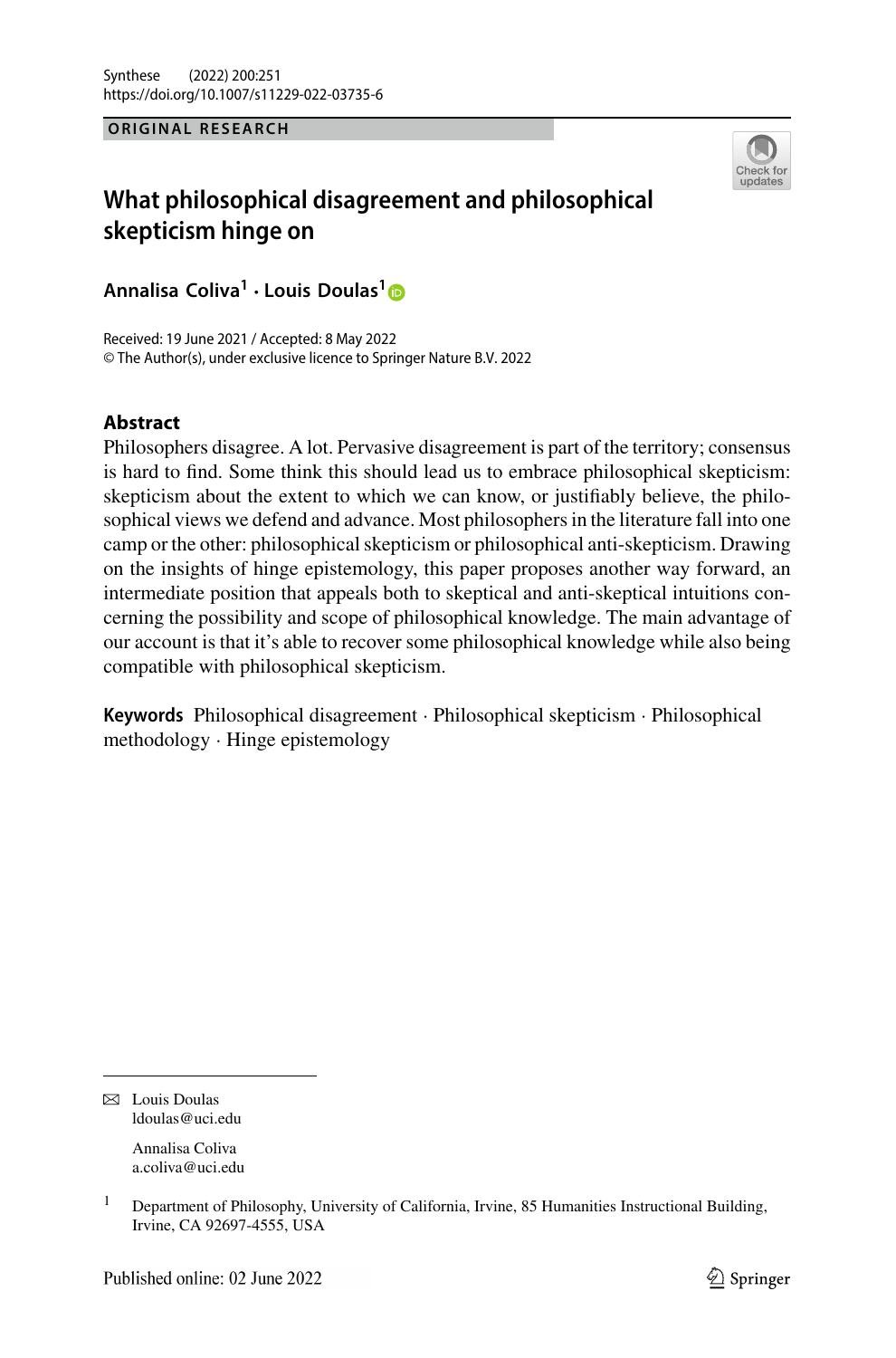Philosophers disagree. A lot. Pervasive disagreement is part of the territory; consensus is hard to find. Some think that this should lead us to suspend our philosophical beliefs. That is, if pervasive, systematic peer disagreement rationally requires us to withhold our beliefs, and if philosophical disagreement is an instance of such disagreement, then philosophers aren't rational in believing the views they defend and advance.<sup>1</sup> Thus, pervasive, systematic peer disagreement in philosophy warrants *philosophical skepticism*: skepticism about the extent to which we can justifiably believe the philo-sophical views we advance.<sup>[2](#page-1-1)</sup> If, moreover, as many tend to assume, justified belief<sup>3</sup> is necessary for knowledge, then, says the philosophical skeptic, it's unreasonable to think there is any genuine philosophical knowledge at all.

Now, the philosophical skeptic assumes, plausibly, that disagreement seems to presuppose belief as well as cognate notions like truth, justification, and rationality[.4](#page-1-3) Indeed, the philosophical skeptic exploits these features to show that philosophers aren't rationally justified in believing the views they advance. But if disagreement is conceived in terms of rational (i.e., justified) belief, then disagreement seems to disappear with philosophical skepticism. If, for example, philosophical skepticism prevents the realist from rationally believing that "there are physical objects" is true and prevents the idealist from rationally believing that it's false, then what *seemed* to be a real, rational disagreement between the realist and idealist is not really one. The same goes for all philosophical disagreements. So philosophical skepticism seems to make philosophical disagreement impossible. Yet, philosophical disagreement is what motivated philosophical skepticism in the first place! So the argument in favor of philosophical skepticism based on philosophical disagreement seems to be selfdefeating. Call this the *self-defeat problem*. [5](#page-1-4)

<span id="page-1-0"></span><sup>&</sup>lt;sup>1</sup> The first and second premise are obviously controversial. Here, we simply take their plausibility for granted. For discussion of the conciliationist principle underlying the first premise, see Christensen and Lackey [\(2013\)](#page-12-0). For discussion of the applicability principle underlying the second premise, see Christensen [\(2014\)](#page-12-1) and Kornblith [\(2010\)](#page-13-0).

<span id="page-1-1"></span><sup>&</sup>lt;sup>2</sup> For discussion and defense of disagreement-based philosophical skepticism, see Beebee [\(2018,](#page-12-2) Sect. [3\)](#page-7-0), Brennan [\(2010\)](#page-12-3), Christensen [\(2014\)](#page-12-1), Fumerton [\(2010\)](#page-12-4), Goldberg [\(2009,](#page-12-5) [2013\)](#page-13-1), Kornblith [\(2010,](#page-13-0) [2013\)](#page-13-2), and Licon [\(2012\)](#page-13-3). Barnett [\(2019\)](#page-12-6) also seems sympathetic to philosophical skepticism but doesn't focus on defending it. The road to philosophical skepticism isn't paved exclusively by peer disagreement. Chalmers [\(2015\)](#page-12-7), Beebee [\(2018,](#page-12-2) Sect. [2\)](#page-4-0), and Lycan [\(2019\)](#page-13-4), for example, defend a kind of philosophical skepticism motivated by methodological concerns. See Stoljar [\(2017\)](#page-13-5) for an optimistic rebuttal to both disagreementand methodological-based philosophical skepticism. We discuss such a kind of philosophical skepticism in Coliva and Doulas [\(2022\)](#page-12-8).

<span id="page-1-3"></span><span id="page-1-2"></span><sup>3</sup> We remain neutral here on how to think of justification given that it's largely irrelevant with respect to the arguments put forward in this paper.

<span id="page-1-4"></span><sup>4</sup> By *belief* we mean an attitude of acceptance of holding true a proposition and having epistemic reasons in favor of it. See Sect. [2](#page-4-0) for a contrast between belief and acceptance.

<sup>5</sup> A weaker version of the self-defeat problem would go as follows. Let it be that at first philosophers disagree—that is, hold incompatible *beliefs*. When disagreement comes to light and impresses one as intractable, they retreat to a different attitude with respect to their philosophical views. Yet, if disagreement necessarily involves belief, then, at that stage, they seem no longer able to disagree with one another, even if they hold incompatible philosophical positions. This weaker reading of the disagreement argument for philosophical skepticism would make disagreement disappear, contrary to what would intuitively seem to be the case. As we will see in Sect. [2,](#page-4-0) this is a version of the "lost disagreement" problem. Thus, to counter either the self-defeat problem or the lost disagreement one, we need an account of disagreement that does not necessarily require parties to the dispute to hold incompatible *beliefs*.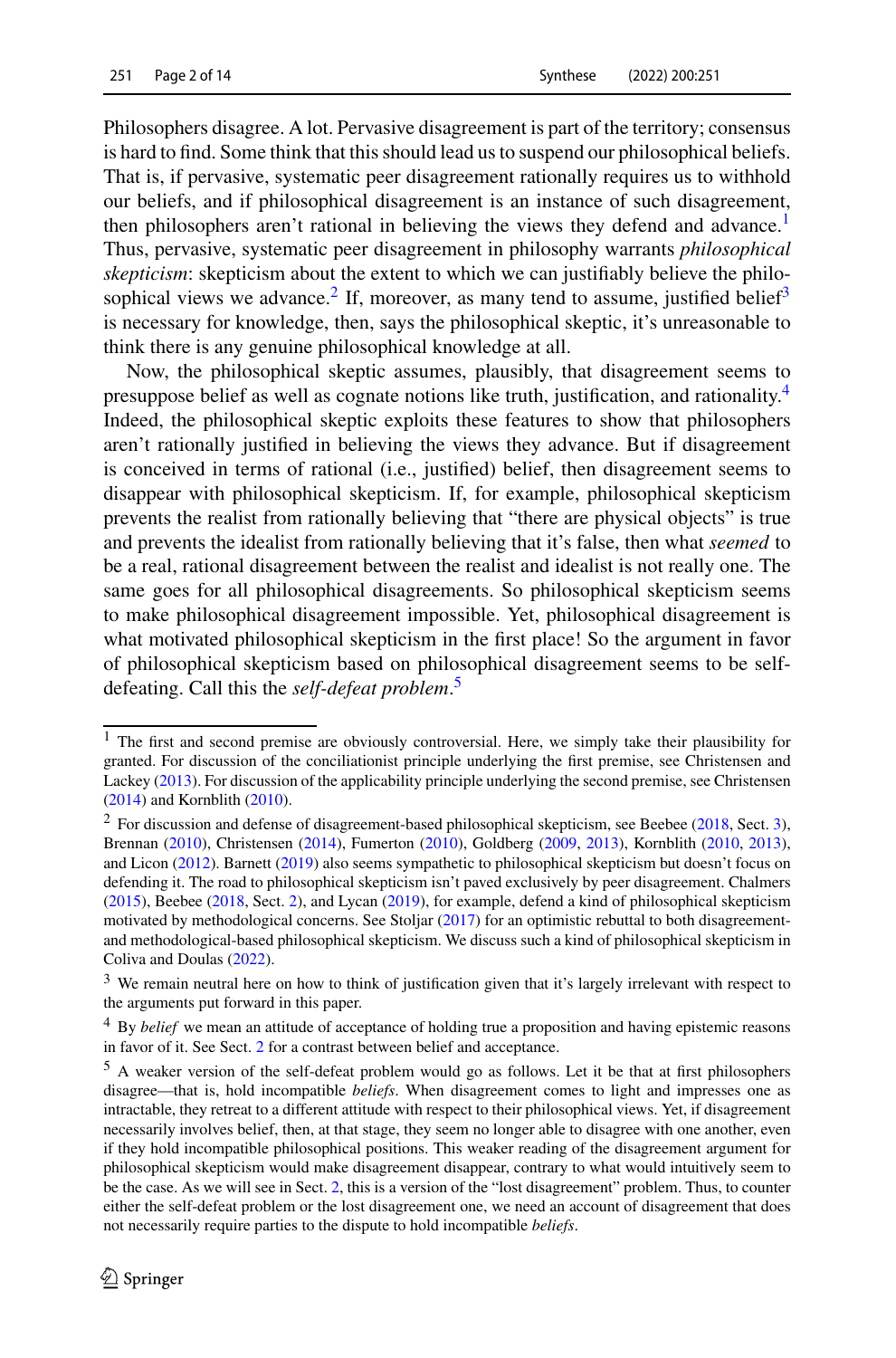In light of this, one might be compelled to give up on philosophical skepticism altogether. If philosophical skepticism is self-defeating then so much the worse for it. While this line of thought is tempting, we think it's too quick. For there is something instructive in philosophical skepticism and in the argument from disagreement appropriately reconceived. Namely, there are cases of deep philosophical disagreement, that is, cases of philosophical disagreement that aren't solvable for principled reasons. And when that's the case, it's clear that neither party is entitled to claim that they know or epistemically rationally believe their respective views. In this sense, philosophical skepticism is correct and can be motivated by considerations having to do with the nature of (at least some) philosophical disagreements. Thus, we argue, it's important to be able to make sense of the idea that there can be this sort of philosophical disagreement which doesn't depend on rational belief in a target philosophical view. As we argue in this paper, one way for the philosophical skeptic to escape the self-defeat problem is to re-conceive philosophical disagreement in terms other than rational belief. But we also think philosophical anti-skepticism is correct to some degree too: we *can* know (or at least justifiably believe) many of the philosophical views we advance even in the face of widespread disagreement. That is, we find *wholesale* philosophical skepticism untenable.

While both claims above require further qualification, the view we propose in this paper is an intermediate position, one that appeals both to skeptical and anti-skeptical intuitions concerning the possibility and scope of philosophical knowledge. Since our account is thoroughly hinge epistemologist, the thrust of it drawing on insights from the literature on hinge disagreement, we begin there.

### <span id="page-2-1"></span>**1 Hinge epistemology and philosophical skepticism**

Here's a proposition that philosophers seem to disagree about:

(P) There are physical objects.

More explicitly, (P) seems *believed* to be *true* by philosophers of the realist persuasion and *believed* to be *false* by philosophers of the idealist persuasion. Yet, prima facie, hinge epistemology precludes the possibility of such a disagreement. Why?

Central to the hinge epistemology program<sup>6</sup> is the idea that justification and knowledge take place amongst a backdrop of epistemically groundless assumptions: *hinges*. According to the hinge epistemologist, in order for empirical claims like "Here is a hand" or "There is a table in this room" to be justified, one must take certain assumptions for granted (assumptions like "There are physical objects" and "My sense organs

<span id="page-2-0"></span><sup>&</sup>lt;sup>6</sup> Broadly construed. Those who have embraced hinge epistemology explicitly under that label, or under a slightly different one, include: Strawson [\(1985\)](#page-13-6), Wright [\(1985,](#page-13-7) [2004,](#page-13-8) [2014\)](#page-13-9), Moyal-Sharrock [\(2005\)](#page-13-10), Kusch [\(2013,](#page-13-11) [2016a,](#page-13-12) [2016b,](#page-13-13) [2017\)](#page-13-14), Schönbaumsfeld [\(2016\)](#page-13-15), Pritchard [\(2015,](#page-13-16) [2019\)](#page-13-17), and Coliva [\(2010,](#page-12-9) [2015\)](#page-12-10). Though Michael Williams rejects the label, we tentatively include Williams [\(1991\)](#page-13-18) here as well. Note too that while we sometimes use the terms "hinge epistemology" and "hinge epistemologist" in a generic sense, the hinge approach we assume here is that of Coliva [\(2015\)](#page-12-10).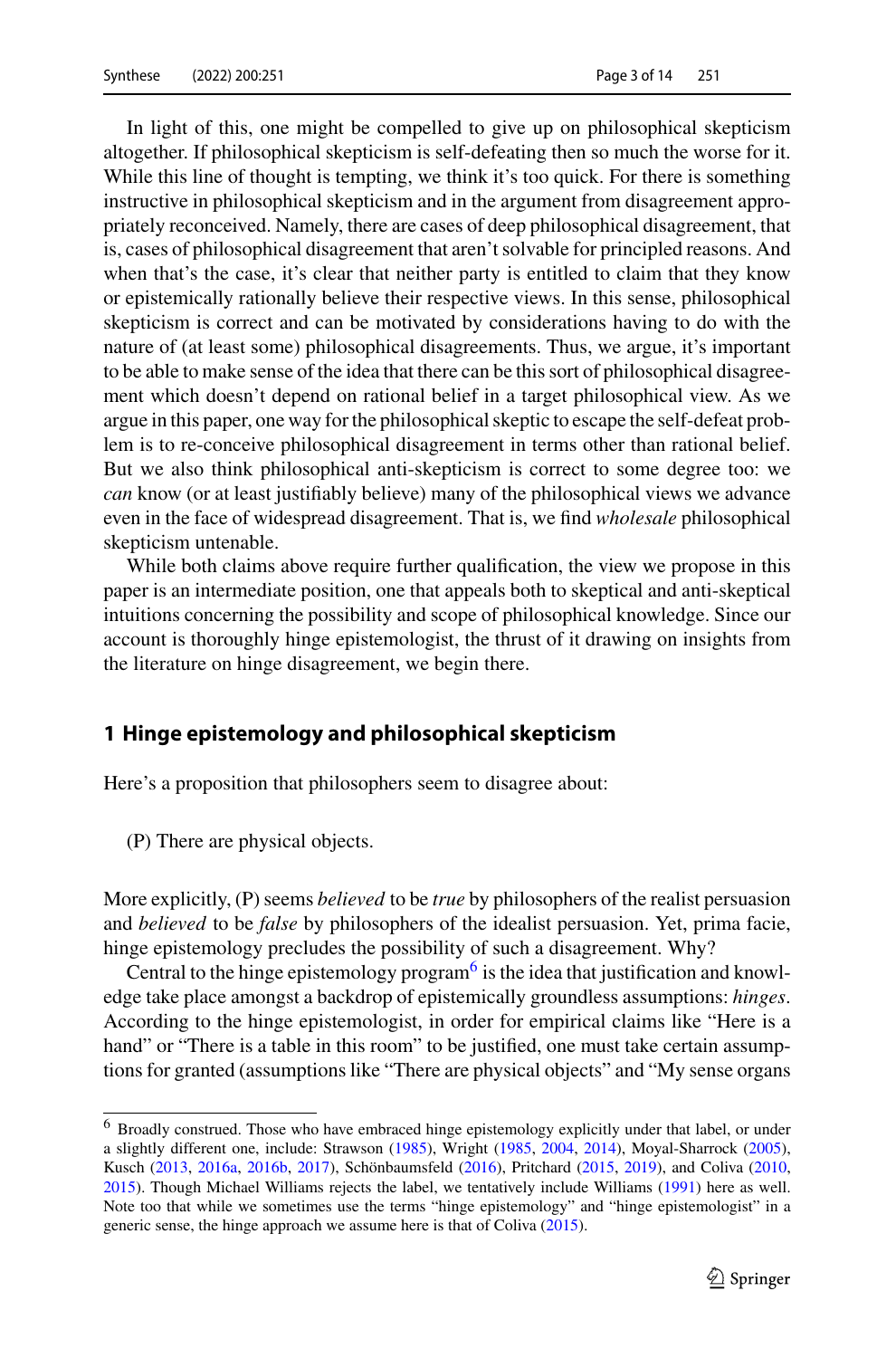work mostly reliably")<sup>7</sup> alongside having the relevant course of experience, absent defeaters. However, since such assumptions are epistemically groundless, they are neither believed nor disbelieved, justified nor unjustified, known nor unknown. Neither are they thought to be true or false. $8$ 

Now, if belief is central to rational disagreement and hinges like (P) aren't the sort of things that can be believed or disbelieved, then rational disagreement over hinges and its possible resolution looks impossible. To be clear, the issue here isn't that the hinge epistemologist is unable to make sense of disagreement, generally-speaking. They can. The issue is that the hinge epistemologist can't seem to make sense of *certain types* of disagreement: disagreements where hinges are the alleged objects *of* disagreement, i.e., hinge disagreements. This is prima facie puzzling since disagreement and its rational resolution over things like (P) certainly seem possible. Accordingly, call this *the puzzle of hinge disagreement*.

Notice that, like the philosophical skeptic, the hinge epistemologist is committed to the idea that many of our deep philosophical views (that there are physical objects, that our sense organs work mostly reliably, etc.) are neither known nor justified. Of course, for the hinge epistemologist, this is because such views are taken to have the status of hinges (which are by their nature neither known nor justified), whereas for the philosophical skeptic it's because rationality demands withholding belief in them (given pervasive, systematic disagreement *about* them)[.9](#page-3-2) Despite these differences, however, the consequences each view has for disagreement are the same: certain rational disagreements are seemingly impossible.<sup>10</sup> To avoid this unpalatable consequence, both the hinge epistemologist and philosophical skeptic must therefore find a different way to characterize disagreement.

We propose to model philosophical disagreement over propositions such as (P) along the lines of hinge disagreement. Doing so, we claim, not only sheds light on the nature of philosophy and its methods but also on how the debate between philosophical skeptics and philosophical anti-skeptics should be understood. The rough idea is this: just as hinges make it possible to produce reasons for or against ordinary empirical beliefs like "Here is a hand," we argue that *philosophical hinges* make it possible to acquire reasons for or against specific philosophical beliefs. (We say more about philosophical hinges in the next section.) Thus, our account is friendly to both philosophical skepticism and philosophical anti-skepticism. For while philosophical hinges are neither known nor justified (philosophical skepticism), they are what make our less basic philosophical beliefs and knowledge possible (philosophical anti-skepticism).

The plan for the rest of the paper is as follows. First, we show one way that the puzzle of hinge disagreement might be approached (Sect. [2\)](#page-4-0). Then, we go on to consider some other, non-belief accounts of philosophical disagreement and argue that our

<span id="page-3-0"></span><sup>7</sup> Although note that not all hinge epistemologists take these to be paradigmatic hinges or even hinges at all. Nor would all hinge epistemologists characterize hinge propositions as "assumptions" (if hinges are even propositions in the first place). See, for example, Pritchard [\(2015,](#page-13-16) [2019\)](#page-13-17).

<span id="page-3-2"></span><span id="page-3-1"></span><sup>8</sup> See, for example, Wittgenstein [\(1969,](#page-13-19) OC §§196–206, 110, 130, 166, 121, 559).

<span id="page-3-3"></span><sup>9</sup> Although see footnote 1.

<sup>10</sup> Again though, for the hinge epistemologist, disagreement seems impossible only for a narrow class of disagreements (i.e., hinge disagreements). Likewise for the philosophical skeptic, i.e., those disagreements that are *philosophical* in kind.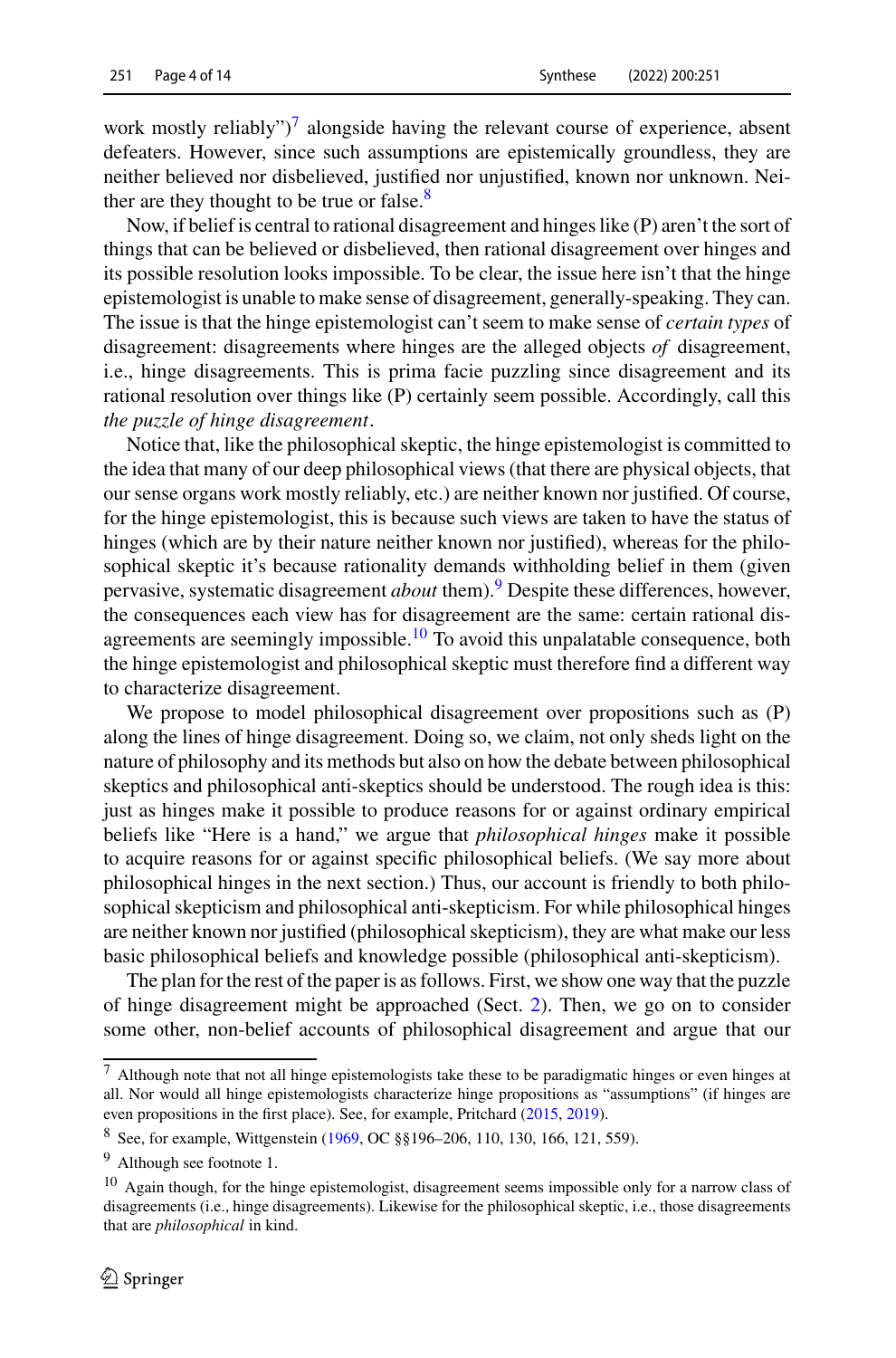approach makes for a particularly attractive alternative: our account is able to recover some philosophical knowledge while also claiming compatibility with philosophical skepticism and side-step the self-defeat problem (Sect. [3\)](#page-7-0). After spelling this proposal out in more detail, we then explore its implications for philosophical methodology as a whole (Sects. [4](#page-9-0) and [5\)](#page-11-0).

#### <span id="page-4-0"></span>**2 The puzzles of hinge disagreement**

The puzzle of hinge disagreement is, in fact, two-pronged. For there are two distinct but related problems at play.

First, there is what we might call *the lost hinge disagreement problem*: disagreement seems to presuppose belief and truth and, yet, hinges aren't in the market for either. So, contrary to appearances, disagreement over hinges like (P) isn't possible. And second, there is what we might call *the problem of rational inertia*: the rational resolution of a disagreement presupposes certain shared epistemic standards, standards that aren't and can't be captured by hinge disputes. For example, we might think that the philosophical disagreement between the realist and idealist above could be rationally resolved when the realist presents the idealist with a convincing counterargument whereby they might give up their belief in idealism and come to believe realism. When it comes to certain hinges, however, this can't happen. Hinges like (P) aren't responsive to reasons or evidence.<sup>[11](#page-4-1)</sup> One can't rationally persuade another to believe (P) over  $\sim$  (P) because hinges like (P) are neither believed nor disbelieved. Thus, hinge disputes seem rationally inert.

Consider first the lost hinge disagreement problem which, again, goes something like this: disagreement presupposes belief and truth, but hinges aren't in the market for either of these things. Thus, contrary to appearances, disagreement over hinges like (P) isn't possible. Hence, disagreement is in some sense "lost."

We maintain that hinges are truth-apt.<sup>12</sup> But this requires some qualification. For hinges can't be true or false in any robust, correspondence-theoretical or evidentialist way. They cannot be true in an epistemically constrained way because they need to be presupposed in order for sensory evidence to accrue to justification for ordinary empirical propositions. Hence, we cannot non-circularly prove the truth of "There are physical objects" by, say, appealing to the evidence we have in favor of "Here is a hand" and noticing that it entails the existence of physical objects. For reasons that we can't expand on here (see Coliva [\(2015,](#page-12-10) [2018\)](#page-12-11) for defense and explanation), the move that we favor is to go *truth minimalist*. [13](#page-4-3) The truth-aptness of hinges, we claim, can be captured by the minimalist's schema:

<span id="page-4-2"></span><span id="page-4-1"></span><sup>&</sup>lt;sup>11</sup> Although see Piedrahita [\(2021\)](#page-13-20) and Neta [\(2019\)](#page-13-21) for an alternative account in which hinges (some of them anyway) play an evidentialist role.

<sup>&</sup>lt;sup>12</sup> This view certainly isn't shared by all hinge epistemologists. And while a natural reading of Wittgenstein's OC seems to support the idea that hinges aren't truth-apt (given that Wittgenstein maintained that hinges play a rule-like role and thereby lack descriptive content), in fact, certain passages can be used to support a reading in which he does think hinges are truth-apt in a certain minimal sense. See Williams [\(2004\)](#page-13-22) and Coliva [\(2010,](#page-12-9) [2015,](#page-12-10) [2020\)](#page-12-12) for such a reading.

<span id="page-4-3"></span><sup>&</sup>lt;sup>13</sup> See Horwich [\(1998\)](#page-13-23). See also Lynch [\(2009\)](#page-13-24) and Wright [\(1992,](#page-13-25) [2013\)](#page-13-26).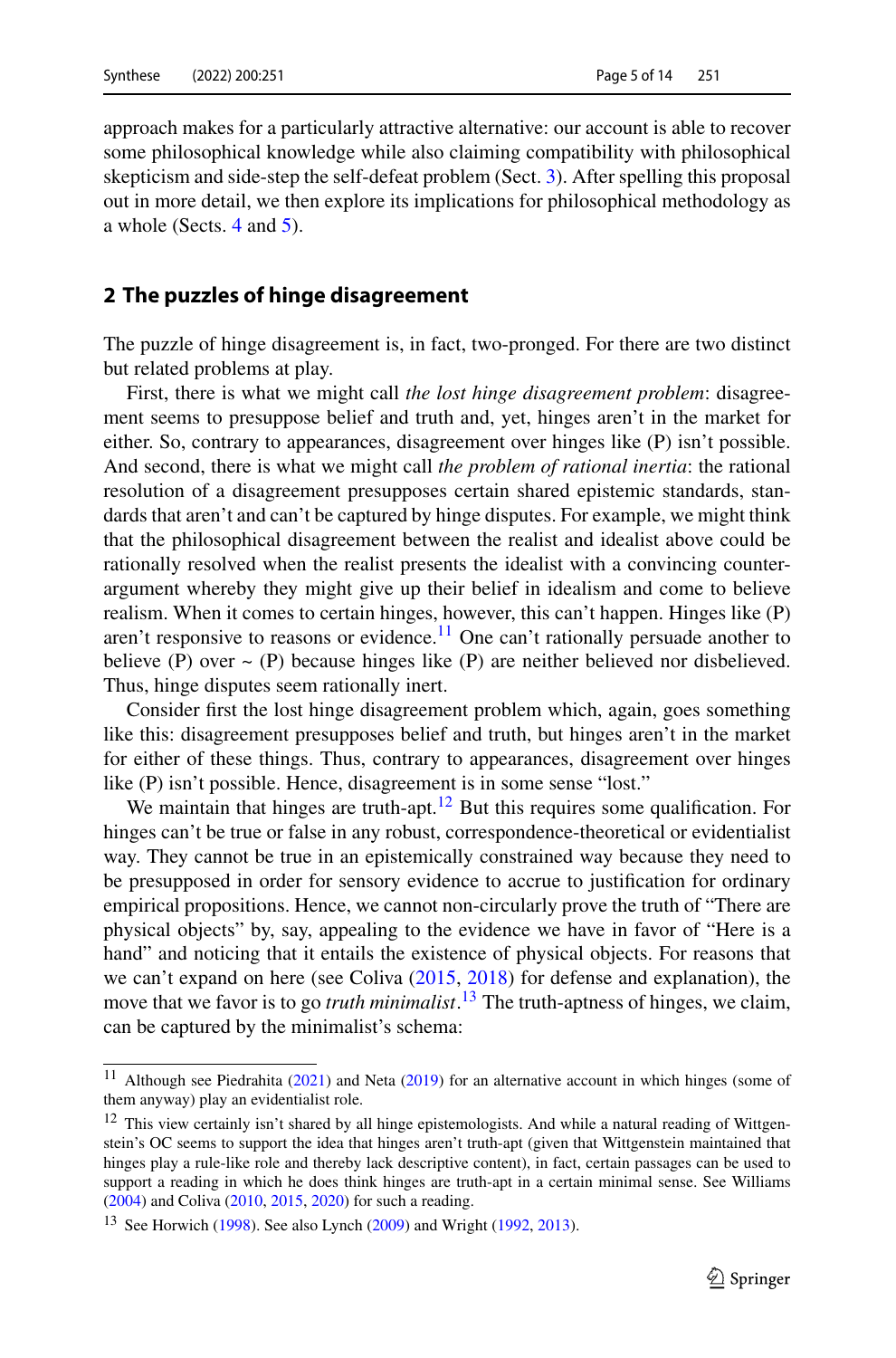"There are physical objects" is true iff there are physical objects.

Cashing truth out this way means that hinges have semantic content and can be meaningfully negated and embedded in conditional statements but that they don't carry with them the metaphysical baggage of correspondence theories.

So hinges can be true or false in a strictly minimalist sense and therefore qualify as propositions. Consequently, hinges can be the objects of propositional attitudes. Propositional attitudes like belief? No. For belief aims at correct and justifiable representations of the world and hinges aren't the kinds of things that represent or that can be epistemically justified. Rather, they provide the conditions of possibility *for* those specific empirical beliefs and their justifications. That is, it is only once it is assumed that there is a world "out there" comprised of mind-independent physical objects that we can go on to represent *specific* states of affairs—states of affairs involving specific instances of physical objects—and take these representations to be answerable to a mind-independent reality and liable to justification.<sup>[14](#page-5-0)</sup> Still, though none of the usual norms that govern belief satisfy hinges, there is still some *belief-like* attitude one can and does take toward them. Call such an attitude *acceptance*. Acceptance is an attitude of holding a given proposition true (in a minimalist sense) even if no epistemic (non-question-begging) justification for it can be gotten.<sup>[15](#page-5-1)</sup> The hinge epistemologist can, then, characterize hinge disagreement as follows:

hinge disagreement: Two parties *hinge-disagree* with one another if and only if they accept incompatible philosophical assumptions (or hinges).

So much, then, for the lost hinge disagreement problem. What about the problem of rational inertia? If hinge disagreements (i.e., disagreement over hinges like (P)) can't be resolved through the use of argument or evidence (empirical or otherwise), is there any way they can be rationally resolved? While one of us in previous work has argued for a positive answer to this question,  $16$  here we would like to tentatively explore a negative answer with the following caveat: that a hinge disagreement isn't rationally resolvable by means of a priori or empirical evidence doesn't mean that such a disagreement is totally *arbitrary*; neither does it necessarily mean that the hinges one assumes aren't rational or that non-hinge philosophical disagreements aren't rationally resolvable. Here's why.

Recall that one important aspect of hinge disagreement is that it cannot be resolved in the sense of providing non-question begging a priori or empirical reasons in favor

<span id="page-5-0"></span><sup>&</sup>lt;sup>14</sup> Hinge epistemology therefore differs from Quinean holism at least in the following important respects. First, there is a discontinuity between hinges and ordinary empirical propositions regarding their level of generality and normative import. Second, while there may be more than one hinge at play in the structure of empirical justifications (e.g., "There is an external world," "Our sense organs are mostly reliable," "We are not victims of massive and lucid dreams"), that does not mean that the justification of a specific empirical claim will depend on one's overall belief framework.

<span id="page-5-1"></span><sup>&</sup>lt;sup>15</sup> Arguably, in this sense we accept many things: that God exists (or doesn't); that there is a self (or there isn't); that there will be life after death (or there won't be); and, for some philosophers of science like van Fraassen, our fundamental scientific theories. If the latter claim were correct, it would speak in favor of at least the structural similarity between science and philosophy. We hope to be able to take up the latter issue in another paper.

<span id="page-5-2"></span><sup>&</sup>lt;sup>16</sup> See Coliva and Palmira [\(2020,](#page-12-13) [2021\)](#page-12-14).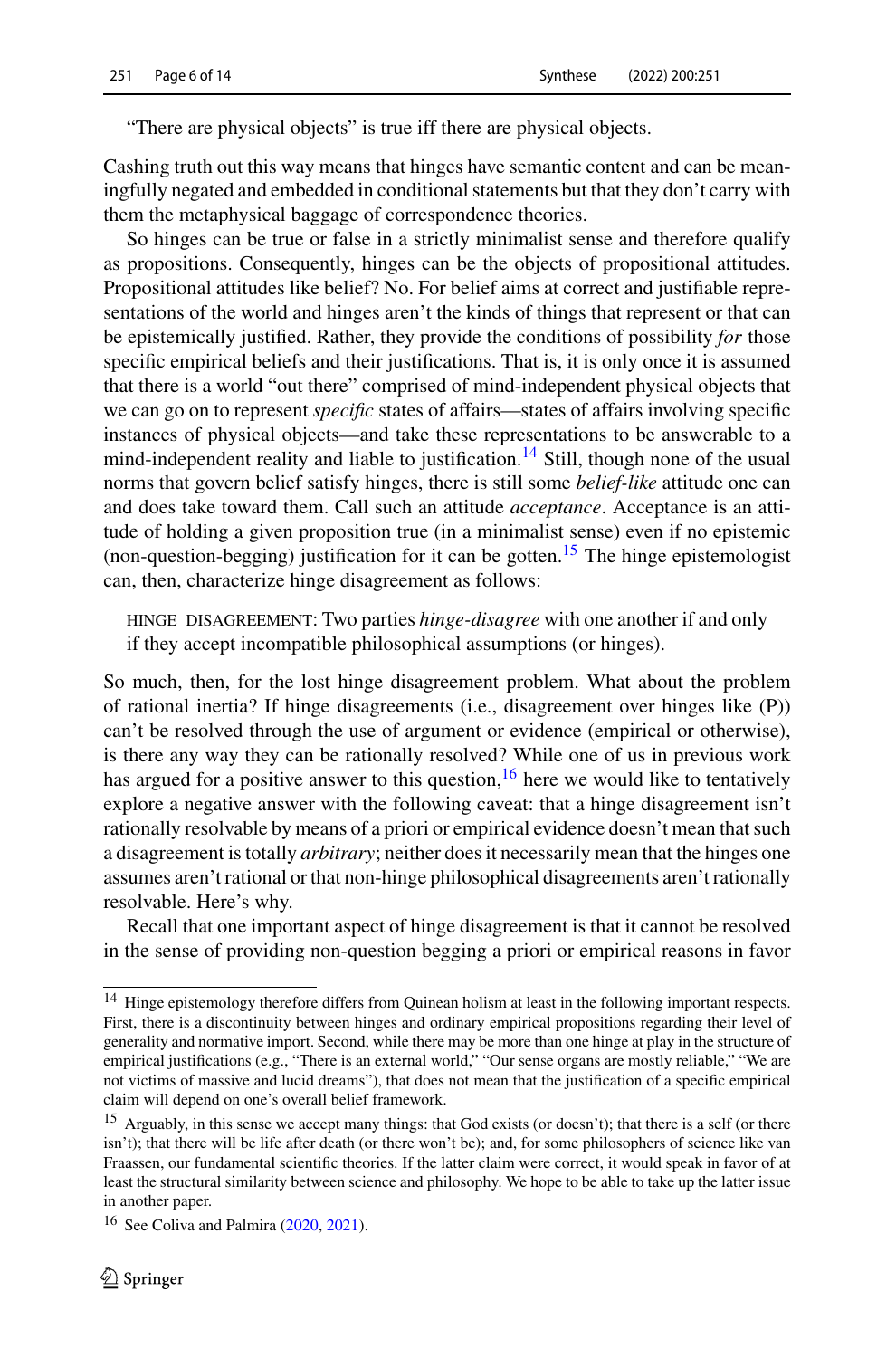of one hinge over the other.[17](#page-6-0) To the extent that there are *philosophical* hinges, then, we should expect a similar outcome. A philosophical hinge will be a general and broad philosophical claim for which the a priori or empirical evidence that one may bring to support it will be considered question-begging by those who deny it.<sup>[18](#page-6-1)</sup> The disagreement between the realist and the idealist over (P) is instructive. While the realist will hold that there are physical objects and will offer perceptual evidence as corroborating that view, an idealist will not be moved and will take that very evidence to show that "physical objects" are constructions out of sensory evidence and therefore mind-dependent.<sup>19</sup>

Faced with this kind of entanglement, one may say that the choice between the two views has no rational ground and is therefore entirely arbitrary. Yet, we think a choice can still be motivated based on a variety of virtues a given philosophical hinge can have. Consider (P) "There are physical objects." One may hold it because such a philosophical hinge must be assumed for certain non-basic (perceptual) beliefs, like "Here is a hand," to be rationally justified. Given its nature as a philosophical hinge, however, (P) is not evidentially justified, yet it is still nevertheless rational to assume it on an "extended" conception of rationality (*à* la Coliva [\(2015\)](#page-12-10)) which includes not just evidentially justifieded propositions but those evidentially *unjustifiable* assumptions which make empirical justification possible in the first place, e.g., (P) amongst others. Such hinge assumptions—construed as constitutive assumptions of extended rationality—would in turn account for the *coherence* between our epistemic practice of deeming rational justified empirical beliefs and those hinges that make it possible for us to acquire justifications for those beliefs. For those hinges too would count as rational, by the lights of the extended notion of rationality.

Other virtues may be the fact that a given philosophical hinge coheres better with a standing worldview. For instance, holding that there are mind-independent physical objects seems to better cohere with our standing naturalistic worldview, which is predicated on the possibility of investigating nature empirically, where nature, in turn, is a figment neither of the human mind nor of a divine mind. A different worldview—a non-naturalistic worldview for example—would therefore yield different hinges. $^{20}$ 

Crucially, while these virtues may provide motivations for embracing a given philosophical hinge, they should not be understood as *epistemic* virtues. That is, virtues

<span id="page-6-0"></span><sup>&</sup>lt;sup>17</sup> Here it is crucial to keep in mind that for Coliva, contrary to Wittgenstein, only very general propositions like "There are physical objects" or "There is an external world" are hinges. As argued in Coliva [\(2010,](#page-12-9) [2020\)](#page-12-12), propositions such as "Nobody has ever been on the Moon," which are considered hinges by Wittgenstein in OC, are actually not so. Coliva and Palmira [\(2021,](#page-12-14) pp. 407–409) propose a test for "hinginess" based on whether a disagreement over a target proposition can be resolved on the basis of empirical or a priori evidence. If it can't be resolved on either basis, then the proposition in question is a hinge (as opposed to a deeply entrenched belief).

<span id="page-6-1"></span><sup>&</sup>lt;sup>18</sup> Not just this. Importantly, philosophical hinges serve as conditions of possibility of our epistemic practices themselves. That is, they make possible our less basic philosophical beliefs (or what we will later on call "intra-theoretical" philosophical beliefs) such as, for example, that epistemic externalism or internalism is true, or that direct realism or indirect realism is true, and so on. See also footnote 17. Thanks to an anonymous referee for inviting us to further clarify this.

<span id="page-6-3"></span><span id="page-6-2"></span><sup>&</sup>lt;sup>19</sup> As mentioned in footnote 15, similar stalemates could be reached over philosophical claims such as the existence of God or the self.

<sup>&</sup>lt;sup>20</sup> Similarly, the non-existence of God, or of a self, understood as a mental substance capable of existence independently of the existence of the body, accord better with a naturalistic worldview.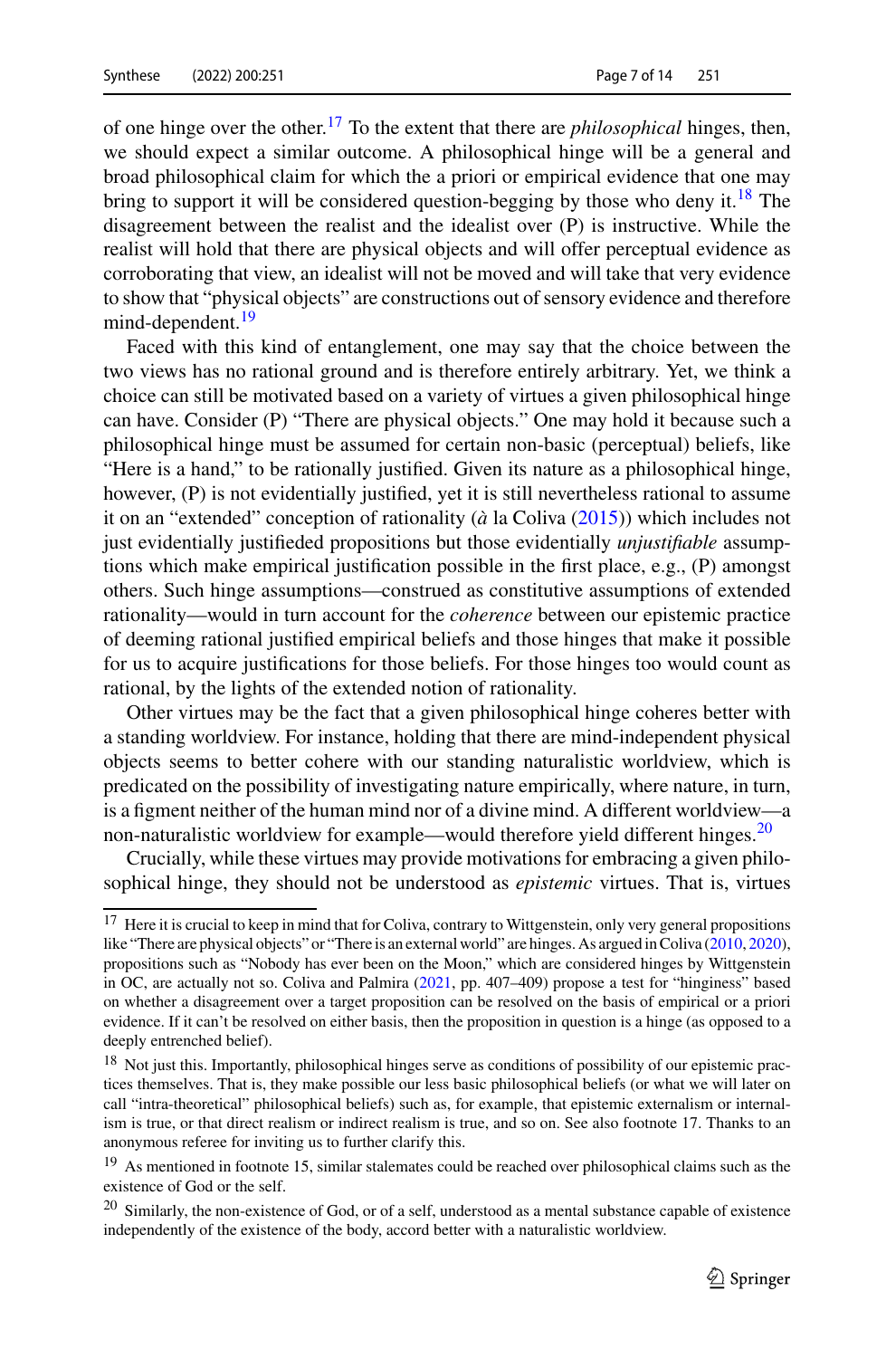that ultimately track truth (in the robustly realist sense) and that can provide epistemic justification for one philosophical hinge over another. So while it may be a virtue to assume that there are mind-independent physical objects (because such a hinge best coheres with our naturalistic outlook) such a hinge doesn't *add* to the plausibility of naturalism. It's in this way that our hinge account aligns with philosophical skepticism in that we cannot know (or justifiably believe) philosophical hinges.

Thus, while the virtues that are brought to bear onto this issue are not strictly speaking epistemic or truth-tracking, they make the choice between two philosophical positions non-arbitrary. It's in this limited sense, therefore, that we think the problem of rational inertia should be addressed.

#### <span id="page-7-0"></span>**3 Disagreement without belief**

Interestingly, many philosophers in the literature on philosophical disagreement have come to very similar conclusions. Not about hinges, but about the idea that philosophical disagreement can be characterized in terms other than belief. Consider, for example, Goldberg [\(2013\)](#page-13-1) who identifies as a philosophical skeptic. He thinks that the attitude of belief is rationally unreasonable in the face of systematic peer disagreement. Still, we can make sense of the doxastic attitudes of philosophers in different terms. For Goldberg, we don't believe the philosophical views we advance but *regard them as defensible*. To regard-as-defensible is captured by the attitude of speculation. In *speculating that p* one regards *p* as more likely than, say,  $\sim p$ , but one regards one's total evidence as stopping short of warranting outright belief in *p*. The balance of reasons might tip in favor of *p* but this balance isn't strong enough to warrant outright belief, let alone knowledge that *p*. So we can disagree about which philosophical views we ought to *regard as defensible*.

Or consider Barnett [\(2019\)](#page-12-6) who suggests that we can ignore the higher-order evidence we get from peer disagreement (and agreement) when favoring and advancing our philosophical views. This is captured by an attitude he calls *disagreement-insulated inclination*. This isn't to say that we should ignore such higher-order evidence when it comes to our *all-things-considered* beliefs. Says Barnett, we *should* attend to such evidence—rationality demands it—and when we do, we'll likely be led to philosophical skepticism. Rather, it's that all-things-considered belief isn't required for *doing* philosophy: we can sincerely and genuinely advance and defend our philosophical views without believing them full-stop. So we can disagree about which philosophical views deserve our *disagreement-insulated inclinations*.

Beebee [\(2018\)](#page-12-2), like Goldberg and Barnett, is also led to defend some form of philosophical skepticism: the attitude of belief is rationally unreasonable in the face of systematic peer disagreement. In response, she proposes to do away with "belief-substitutes" like Goldberg's attitudinal speculation or Barnett's disagreementinsulated inclination and opts for the attitude of acceptance. Acceptance, according to Beebee, is the appropriate doxastic attitude one should take toward our philosophical views. For Beebee, following van Fraassen [\(1980\)](#page-13-27), acceptance involves a kind of practical commitment to a certain sort of philosophical research program. (It's in this way that Beebee's proposal most resembles the hinge epistemologist's.)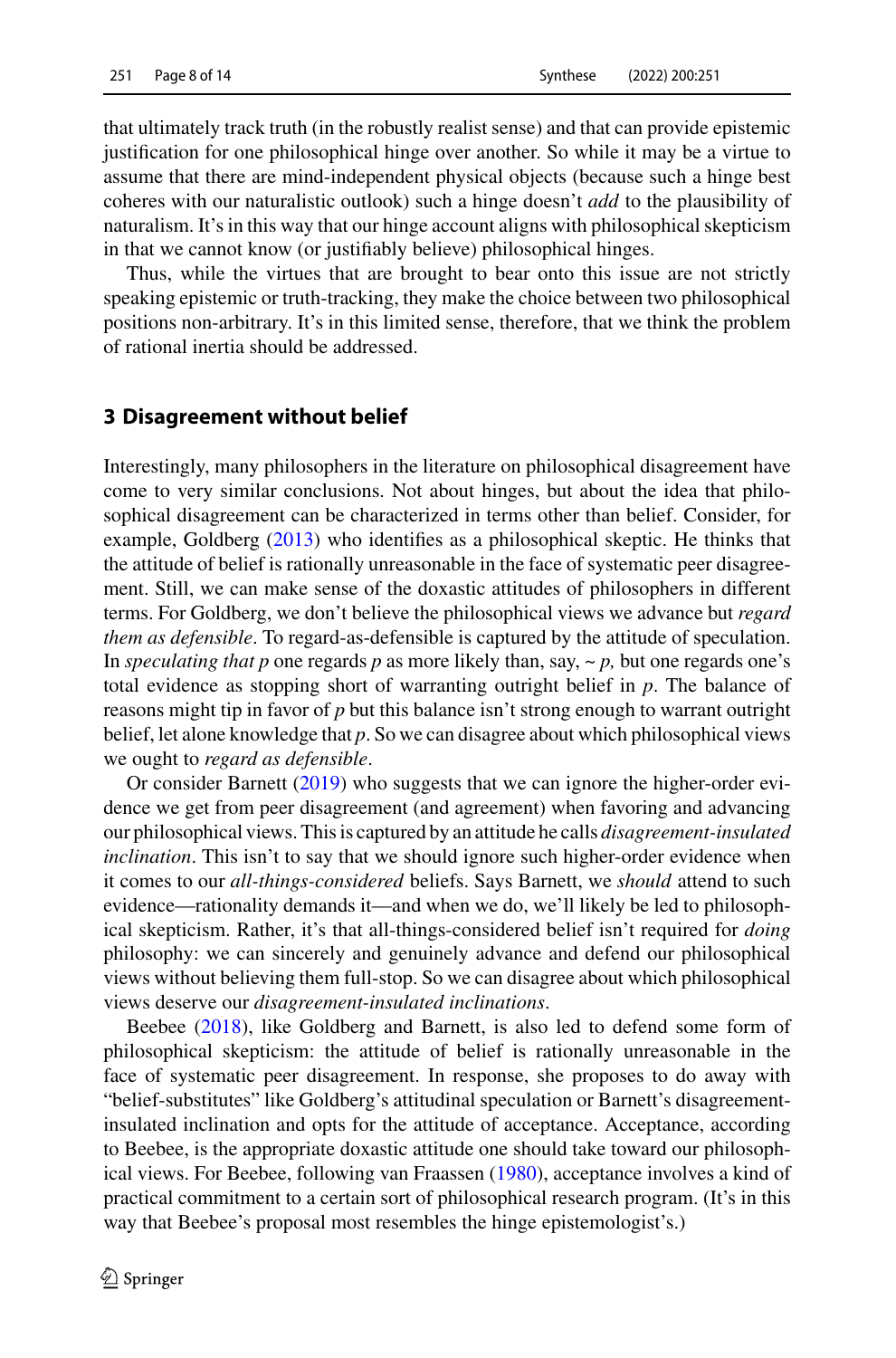But if philosophy doesn't aim at knowledge, let alone justified true belief, what *does* it aim at? Beebee recommends *equilibrism*, [21](#page-8-0) a view inspired by a few of David Lewis's remarks on philosophical method:

Our 'intuitions' are simply opinions; our philosophical theories are the same. Some are commonsensical, some are sophisticated; some are particular, some general; some are more firmly held, some less. *But they are all opinions, and a reasonable goal for a philosopher is to bring them into equilibrium. Our common task is to find out what equilibria there are that can withstand examination, but it remains for each of us to come to rest at one or another of them*. (Lewis, [1983,](#page-13-28) p. x, emphasis added)

As Beebee herself says:

…[I]n the case of philosophy the aim of the discovery of equilibria demands that we take on board a set of core assumptions and methodological prescriptions in order to develop and scrutinize an equilibrium position of our own that can withstand examination. (Beebee, [2018,](#page-12-2) p. 22)

According to Beebee, then, our collective aim as philosophers is to be in accord with this "equilibria" where the doxastic attitude we take toward our philosophical endeavors—i.e., the attitude we take towards our philosophical views—is that of acceptance. So we can disagree about which philosophical views we *accept* in the course of bringing our views into equilibrium.

Each of the views here suggest that disagreement can and should be understood in terms other than belief. If that's the case—if, that is, attitudinal speculation, inclination, or acceptance is how disagreement should be understood—then they successfully show how disagreement is possible without full-fledged belief. Philosophical skepticism, then, like hinge epistemology, doesn't entail the impossibility of philosophical disagreement and therefore avoids the self-defeat problem (or its weaker version mentioned in footnote 5).

The upshot is that disagreement seems to come in at least two different forms: *belief-based* disagreement and *non-belief-based* disagreement. The self-defeat problem trades on an ambiguity between these two kinds of disagreement. Recall our initial argument for philosophical skepticism: systematic peer disagreement rationally requires us to withhold our beliefs; philosophical disagreement is an instance of such disagreement; therefore, philosophers aren't rational in believing the views they defend and advance. Such skepticism, we said, entails that philosophers cannot rationally believe the views they advance: the realist isn't rationally justified in believing that there are physical objects and the idealist isn't rationally justified in believing that there aren't, and so on. If there is, or was, a disagreement here, however, it was a *belief-based* disagreement. Philosophical skepticism at least assumes as much. But, as the approaches above make clear, philosophical disagreement may be had without disputants *believing* the propositions they advance. In other words, while philosophical skepticism forecloses on the possibility of *belief-based* disagreement, it doesn't foreclose on the possibility of *non-belief-based* disagreement. Thus, disagreement in

<span id="page-8-0"></span><sup>&</sup>lt;sup>21</sup> Not to be confused with the reflective equilibristic views of Goodman [\(1955\)](#page-13-29) and Rawls [\(1971\)](#page-13-30).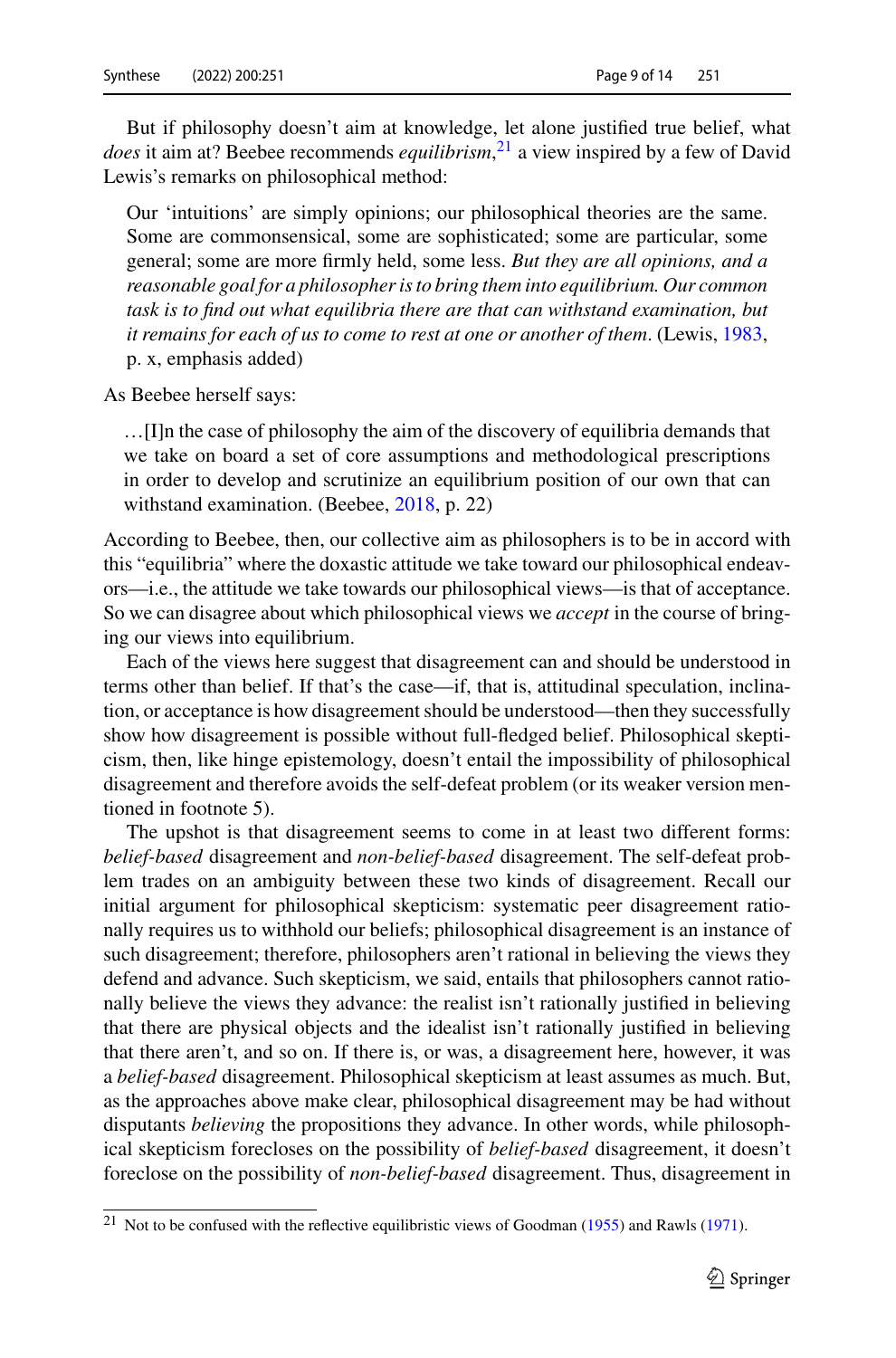philosophy is possible and compatible with the skeptical view that we don't rationally believe or know many of the philosophical views we defend and advance.

This idea is at the heart of hinge epistemology. For the hinge epistemologist claims that we don't rationally believe many of the philosophical claims we advance precisely because such claims (or a certain class of them anyway) amount to philosophical hinges which aren't in the market for knowledge or rational belief in the first place (only acceptance). The hinge epistemologist thus also sidesteps the self-defeat problem since she can offer an account of philosophical disagreement which is still compatible with philosophical skepticism. Thus, the hinge epistemologist can characterize philosophical disagreement along roughly the following lines:

PHILOSOPHICAL DISAGREEMENT (FIRST PASS): Two parties *philosophically disagree* with one another if and only if they accept incompatible philosophical assumptions (or hinges). $^{22}$  $^{22}$  $^{22}$ 

Consider again the debate between the realist and the idealist. The realist and idealist disagree because, in hinge-theoretic terms, the realist assumes (P) as a philosophical hinge while the idealist assumes a different, incompatible hinge. And as we argued above, philosophical disagreements like this one—seen as a species of hinge disagreement—can be made sense of. Likewise, philosophical skepticism can be made sense of: propositions like (P) are philosophical hinges, which are not in the market for knowledge or justified belief.

However, contrary to the views examined in this section, the hinge account has a clear advantage over them. For, as we'll argue in the remainder of the paper, it can make sense of genuine *philosophical knowledge* too. Hence, the hinge account here has the resources to avoid the wholesale kind of skepticism the views above end up embracing. This is a significant result. For there's a sense in which philosophical skepticism lends itself to a certain form of philosophical defeatism; one that is hard to reconcile with the highly intuitive view that many philosophical debates, while certainly difficult to adjudicate, are rationally conducted, i.e. are responsive to reasons and, at least in some cases, may find real, rational resolution. This is, we take it, the main advantage of modeling philosophical disagreement along the lines of hinge disagreement.

## <span id="page-9-0"></span>**4 A contextualist solution to philosophical skepticism**

Just as hinges make it possible to produce reasons for or against ordinary empirical beliefs, *philosophical* hinges make it possible to acquire reasons for or against specific philosophical claims. Call these *intra-theoretical* philosophical beliefs (or in a more Carnapian spirit, "internal" philosophical beliefs). $^{23}$  $^{23}$  $^{23}$  These are the philosophical beliefs that are made possible thanks to one's given philosophical hinges. One's philosophical hinges, that is, make it possible for these intra-theoretical philosophical

<span id="page-9-2"></span><span id="page-9-1"></span><sup>22</sup> This is only a first pass. A modified definition will be introduced in Sect. [4.](#page-9-0)

<sup>&</sup>lt;sup>23</sup> Notoriously, Carnap [\(1950\)](#page-12-15) distinguished between "internal" and "external" questions. While he gave a metalinguistic reading of the latter, he proposed a factual reading of the former. Our hinge account of philosophical disagreement and its consequences is advanced in a similar spirit, save for the metalinguistic reading of external questions, or, in our terminology, of philosophical hinge disagreement.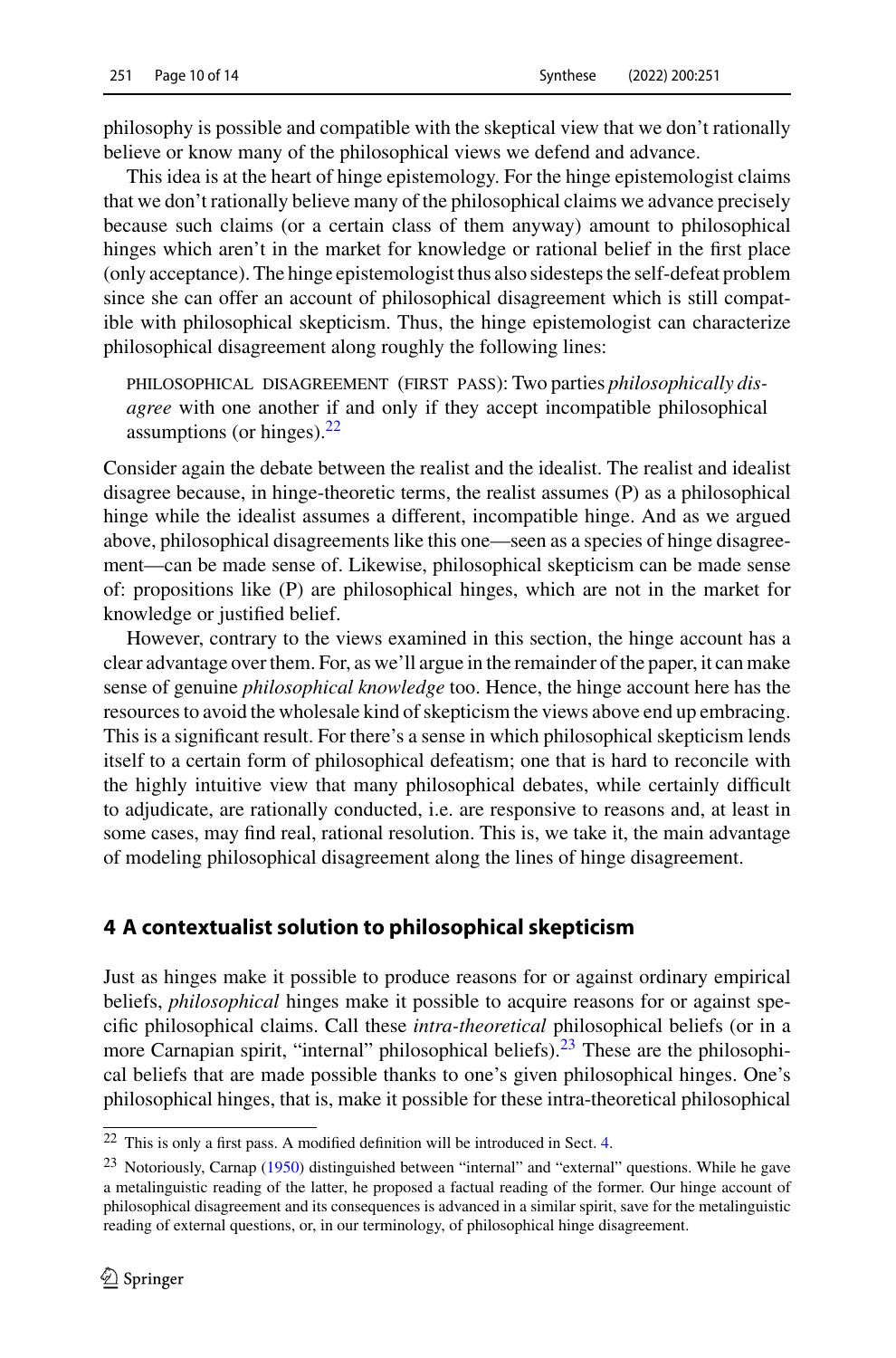beliefs to be justified or to constitute knowledge. It's in virtue of these features that one can see how disagreements involving intra-theoretical philosophical beliefs are rationally resolvable. For they're rationally resolvable in just the same way we think (in our more philosophically anti-skeptical moods) that run of the mill philosophical disagreements are resolvable!

While plenty of disagreement in philosophy occurs between philosophers who maintain radically incompatible assumptions (such as the disagreement between the realist and idealist above) many philosophical disagreements arise between those who share largely the same philosophical assumptions. Those disagreements are, plausibly, capable of rational resolution. For instance, once it's granted that there are mindindependent physical objects, it then becomes possible to ask questions about how what perceiving them consists in, and different proposals can be put forward to account for that. Those proposals, in turn, may be subject to various forms of control: are they all coherent? Are they capable of solving a number of problems recognized as central to the domain under investigation? (Like, for instance, whether they can account for the fact that non-conceptual creatures, such as infants and animals, can perceive objects in their environment or whether perceptions can serve as reasons for the corresponding empirical beliefs, etc.) And, assuming at least some proposals pass muster, are they compatible with our best scientific theories about perception? If it turns out that all of them are compatible with our best scientific theories, then perhaps they are in fact empirically equivalent and we cannot conclusively embrace one over the other, at least for the time being. But there's good reason to think that not *all* philosophical disputes are like this. In such cases, then, we might think that only the proposals that pass this final test will be retained.

Of course, our intra-theoretical philosophical beliefs and their corresponding disagreements needn't specifically be about perception. Indeed, they include most of the beliefs that philosophers historically have debated and continue to debate. Consider, for example, two philosophers who both accept the same hinges, including the hinge that there are mind-independent physical objects. While such philosophers can certainly disagree about what perceptual account of those objects is better justified, they might also disagree about how those objects *persist* across time: do they endure, perdure, or exdure? Or consider two philosophers who accept that mind-independent physical objects *endure*. They might disagree about how those enduring objects are composed and whether they are derivative or fundamental or whether they are emergent.

Here we won't argue for any particular view about perception or persistence across time, although at least one of us has done so in other writings (roughly favoring a representationalist, nonconceptualist account of perception). Rather, the point that we want to stress here is just that these intra-theoretical, as opposed to "framework" or "hinge" philosophical debates involve epistemically grounded beliefs and are rationally resolvable, at least in principle.

If what we have said so far is on the right track, then, philosophical anti-skeptics are right too, to some extent. That is, witnessing even widespread and relatively persistent disagreement in philosophy should not necessarily lead us to philosophical skepticism. Moreover, our account's compatibility with philosophical anti-skepticism isn't in tension with its compatibility with philosophical skepticism. The key idea here is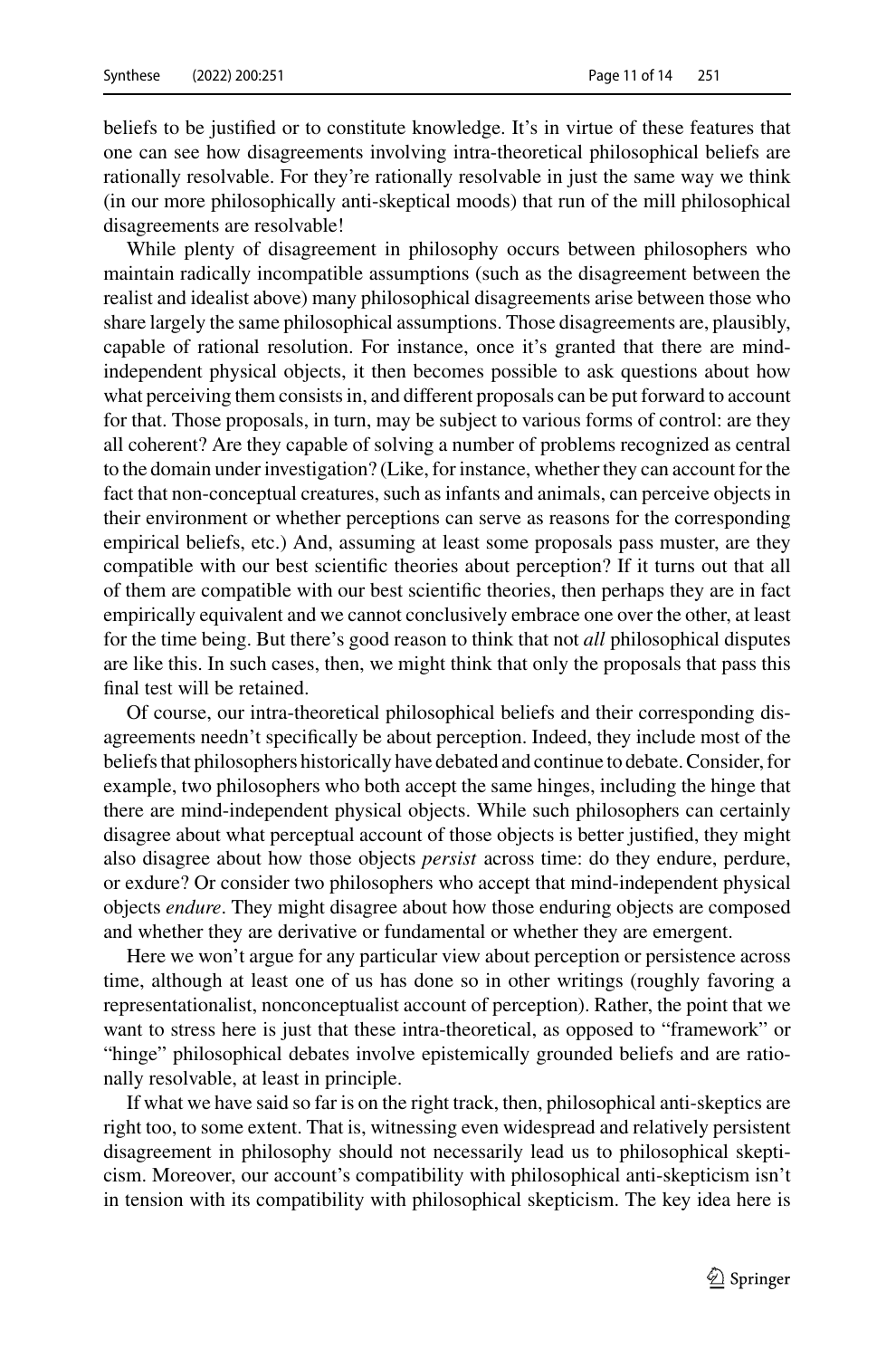to recognize that there are different kinds of philosophical disagreements. This is the contextualist aspect of our proposal:

hinge philosophical disagreement: Two parties to a philosophical disagreement *hinge-disagree* with one another if and only if they accept incompatible philosophical hinges.

intra- theoretical philosophical disagreement: Two parties to a philosophical disagreement *intra-theoretically disagree* with one another if and only if they believe incompatible intra-theoretical propositions (but largely share the same philosophical hinges).

The first kind of disagreement is the kind we witnessed between the realist and idealist over (P). While we argued that resolution of *that* kind of disagreement—i.e., a *hinge* disagreement—was possible to some extent, (an epistemically) *rational* resolution wasn't. Hence, it's in this respect that our account is friendly to philosophical skepticism. The second kind of disagreement, however, is friendly to philosophical *anti*-skepticism and in a fairly straightforward way: the philosophical anti-skeptic maintains that genuine philosophical knowledge (or justified belief) is possible. The hinge epistemologist can maintain the very same thesis insofar as the belief (or knowledge) involved is *intra-theoretical*.

Therefore, philosophical anti-skeptics can be taken to be right with respect to intratheoretical philosophical disagreements, which, as we have seen, involve rational belief and are compatible with the possibility of knowing, or at least justifiably believing a given (set of) philosophical proposition(s). While philosophical skeptics, in contrast, can be taken to be right about hinge philosophical disagreements, which, as we have seen, are possible, because they are best viewed as concerning the acceptance of, rather than the rational belief in, incompatible philosophical hinges (or assumptions), and yet are not epistemically resolvable.

Thus, philosophical disagreement, can be understood in a hinge-epistemological vein as follows:

PHILOSOPHICAL DISAGREEMENT: Two parties philosophically disagree with one another if and only if they accept incompatible philosophical assumptions (or hinges) or else they believe incompatible intra-theoretical philosophical propositions.

## <span id="page-11-0"></span>**5 Conclusion**

For many debates in philosophy, it's easy to see the strengths and weaknesses of both sides. The debate between the philosophical skeptic and philosophical anti-skeptic is no exception. It's true: consensus in philosophy really *is* hard to find. Indeed, the pervasiveness of such disagreement can be overwhelming. Realizing that in philosophy almost everything is, or can be, disputed can leave one feeling pessimistic. In the face of so much disagreement, how *could* we be rationally justified in believing the views we advance? After all, our interlocutors are often times much more capable than we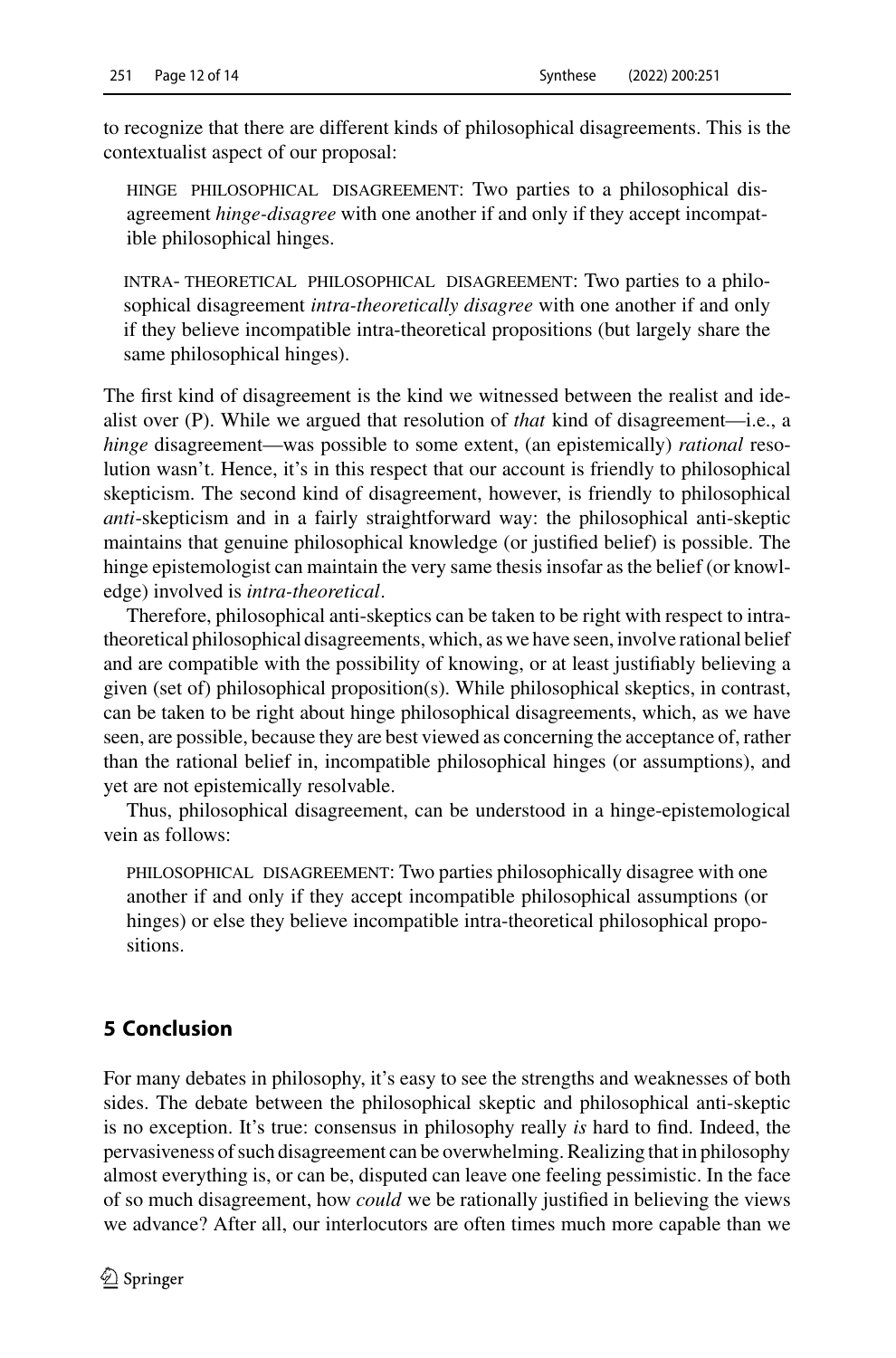are. Can we really be so sure that our method for getting at the truth is better than theirs?—Or *theirs* better than the rest of philosophy?

And yet isn't it possible that philosophers are on to something? Why assume that we all have, more or less, *equally competent* access to the same evidence? Don't some philosophers just have things backwards? Indeed, it doesn't seem out of the question to think that philosophy is capable of leading us to knowledge even when there is little hope of reaching consensus.<sup>24</sup>

Most philosophers in the literature surrounding philosophical disagreement fall into one camp or the other: philosophical skepticism or philosophical anti-skepticism. The hinge-theoretic account we have proposed in this paper offers another way forward, one that can accommodate the intuitions of both positions and one that is able to show how, contrary to appearances, we can sometimes have things both ways. But, then again, that's debatable.

**Acknowledgements** Thanks to Adam Carter, Chris Kelp, Oscar Piedrahita, Mona Simion and audiences at the COGITO Epistemology Workshop (Glasgow, March 17th, 2021), and three anonymous referees at *Synthese* for helpful comments and discussion. While this paper has been conceived and written together, Coliva is the main responsible for Sects. [2,](#page-4-0) [4](#page-9-0) and Doulas for Sects. [1,](#page-2-1) [3.](#page-7-0) The Introduction and the Conclusion (Sect. [5\)](#page-11-0) were jointly coauthored.

### **References**

<span id="page-12-6"></span>Barnett, Z. (2019). Philosophy without belief. *Mind, 128*, 109–138.

- <span id="page-12-2"></span>Beebee, H. (2018). Philosophical scepticism and the aims of philosophy. *The Aristotelian Society, CXVIII*, 1–24.
- <span id="page-12-3"></span>Brennan, J. (2010). Scepticism about philosophy. *Ratio, 23*, 1–16.

<span id="page-12-15"></span>Carnap, R. (1950). Empiricism, semantics and ontology. *Revue Internationale De Philosophie, 4*, 20–40. Reprinted in the Supplement to Meaning and Necessity: A Study in Semantics and Modal Logic, enlarged edition (University of Chicago Press, 1956).

<span id="page-12-7"></span>Chalmers, D. (2015). Why Isn't There More Progress in Philosophy? *Philosophy, 90*, 3–31.

- <span id="page-12-1"></span>Christensen, D. (2014). Disagreement and Public Controversy. In J. Lackey (Ed.), *Essays in collective epistemology* (pp. 143–163). Oxford University Press.
- <span id="page-12-0"></span>Christensen, D., & Lackey, J. (Eds.). (2013). *Disagreement: New essays*. Oxford University Press.
- <span id="page-12-9"></span>Coliva, A. (2010). *Moore and Wittgenstein. Scepticism, certainty and common sense*. Palgrave.
- <span id="page-12-10"></span>Coliva, A. (2015). *Extended rationality. A hinge epistemology*. Palgrave.
- <span id="page-12-11"></span>Coliva, A. (2018). What anti-realism about hinges could possibly be. In R. McKenna & C. Kyriacou (Eds.), *Epistemic realism and anti-realism: Approaches to metaepistemology* (pp. 267–288). Palgrave.
- <span id="page-12-12"></span>Coliva, A. (2020). In quest of a Wittgensteinian hinge epistemology. In N. Da Costa & S. Wuppuliri (Eds.), *Looking at things from the point of view of Wittgenstein's philosophy* (pp. 107–121). Springer.
- <span id="page-12-8"></span>Coliva, A., & Doulas, L. (2022). Philosophical progress, skepticism, and disagreement. In J. A. Carter, M. Baghramian, & R. Rowland (Eds.), *The Routledge handbook of philosophy of disagreement.* London: Routledge.
- <span id="page-12-13"></span>Coliva, A., & Palmira,M. (2020). Hinge disagreement. In M. Kusch (Ed.), *Social epistemology and epistemic relativism* (pp. 11–29). Routledge.
- <span id="page-12-14"></span>Coliva, A., & Palmira, M. (2021). Disagreement unhinged, constitutivism style. *Metaphilosophy, 52*, 402–415.
- <span id="page-12-4"></span>Fumerton, R. (2010). You Can't Trust a Philosopher. In Feldman & Warfield (Eds.), *Disagreement* (pp. 91–111). Oxford University Press.

<span id="page-12-5"></span>Goldberg, S. (2009). Reliabilism in philosophy. *Philosophical Studies, 124*, 105–117.

<span id="page-12-16"></span><sup>24</sup> For a survey of some of these issues here concerning philosophical progress and disagreement see Coliva and Doulas [\(2022\)](#page-12-8).